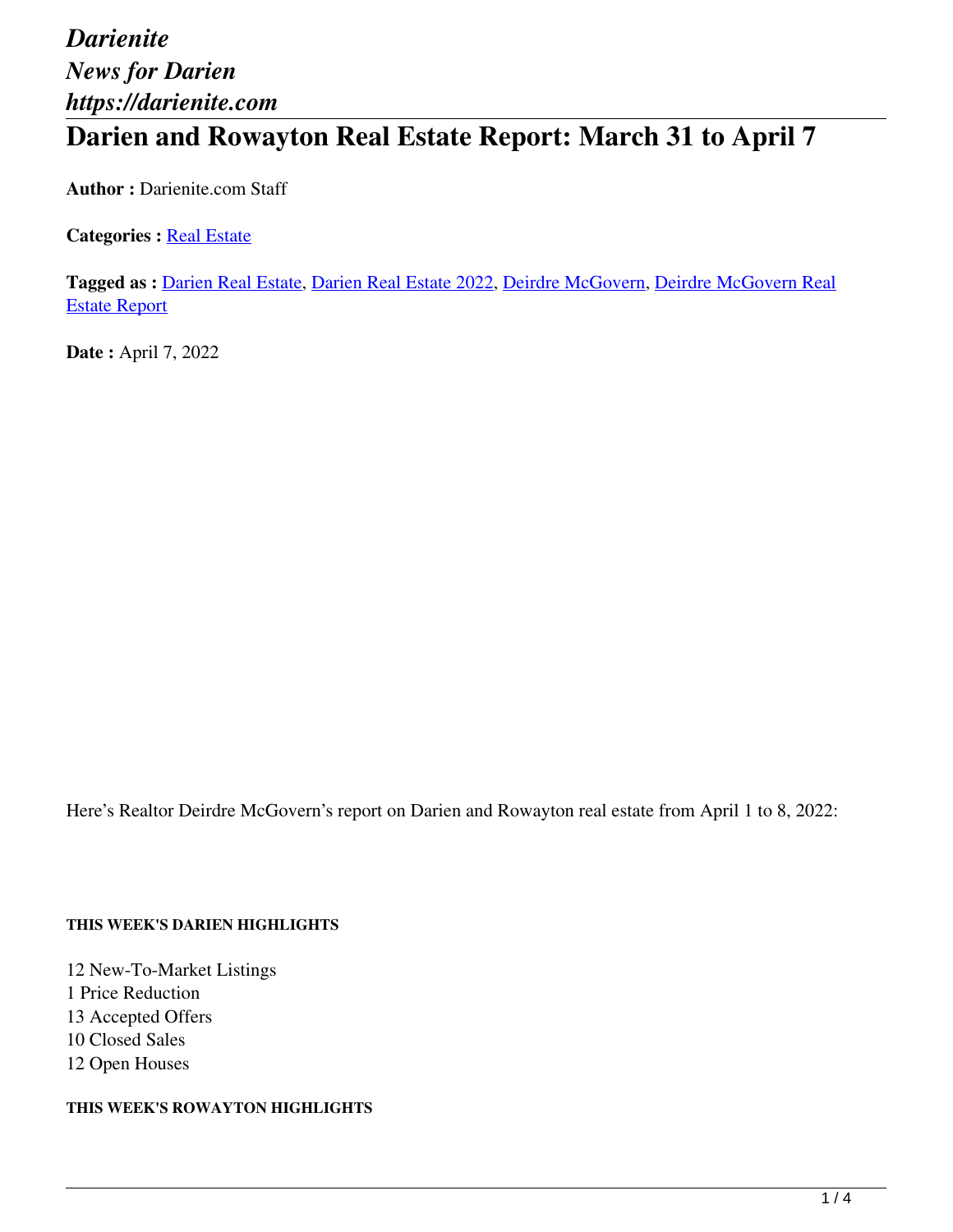## *Darienite News for Darien https://darienite.com*

2 New-To-Market Listings 0 Price Reductions 7 Accepted Offers 1 Closed Sale 1 Open House

#### **New Listings**

37 Mansfield Ave., Darien | \$799,000 328 Hoyt St., Darien | \$899,000 17 Joseph St., Darien | \$999,000 20 Oak Park Ave., Darien | \$1,198,000 289 West Ave., Darien | \$1,279,000 11 Abbey Road, Darien | \$1,395,000 53 Echo Drive North, Darien | \$1,995,000 24 Park Place, Darien | \$1,999,000 20 Kensett Lane, Darien | \$1,999,000 10 Bates Farm Lane, Darien | \$2,450,000 136 Pear Tree Point Road, Darien | \$4,500,000 21 Tokeneke Trail, Darien | \$7,950,000 172 Highland Ave., Rowayton | \$995,000 2 Crockett St., Rowayton | \$2,395,000

#### **Price Change**

60 Kensett Lane, Darien | \$2,690,000 / \$2,490,000

#### **Accepted Offers**

4 Moore St., Darien | \$949,900 72 Middlesex Road, Darien | \$1,050,000 29 Fairfield Ave., Darien | \$1,199,000 289 West Ave., Darien | \$1,279,000 21 Lynn Court, Darien | \$1,295,000 10 Bailey Ave., Darien | \$1,300,000 76 Middlesex Road, Darien | \$1,350,000 72 Kensett Lane, Darien | \$1,449,990 101 Leeuwarden Road, Darien | \$1,495,000 9 Duffy's Lane, Darien | \$1,575,000 115 Raymond St., Darien | \$1,950,000 15 Bittersweet Lane, Darien | \$2,395,000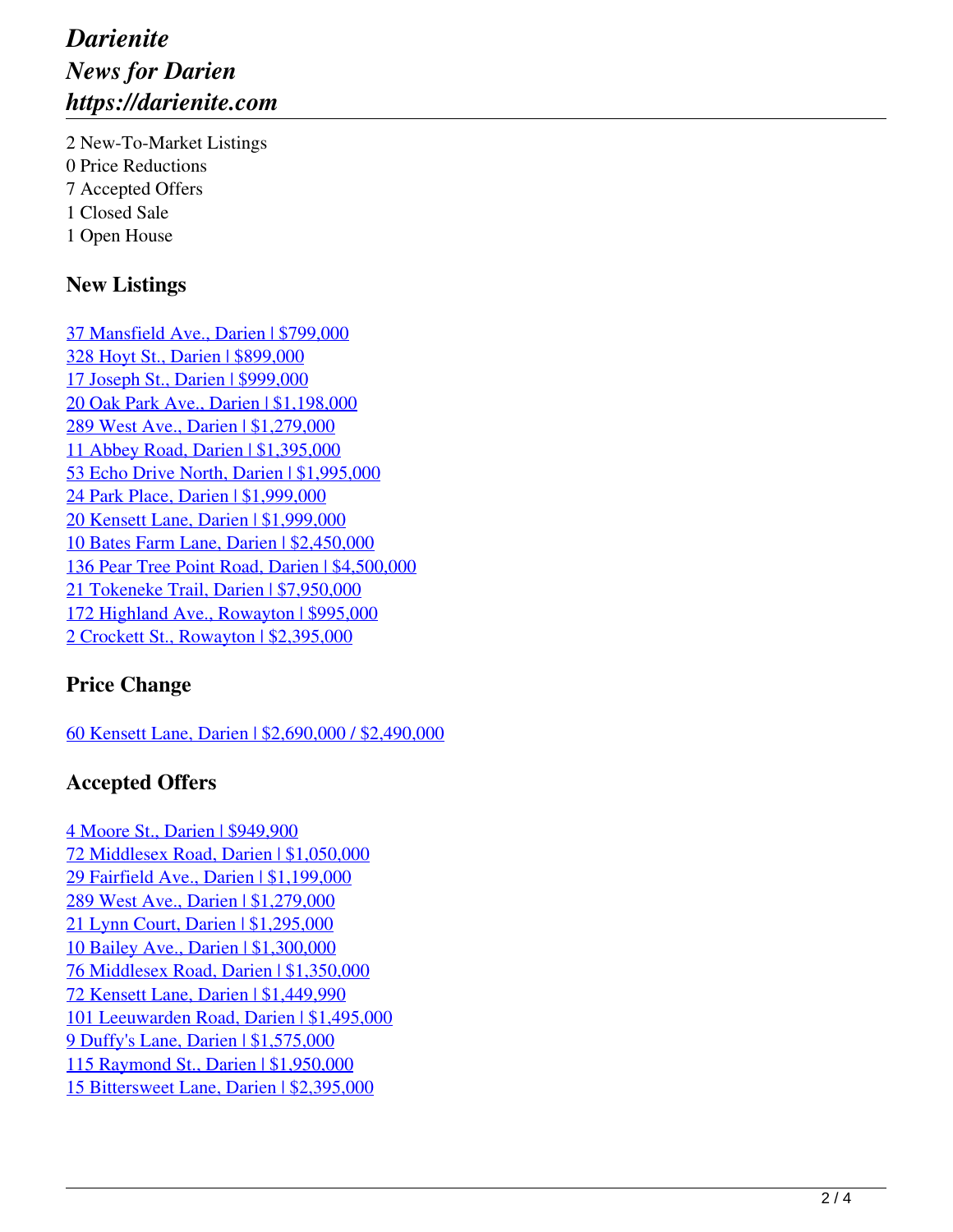## *Darienite News for Darien https://darienite.com*

36 Sunset Road, Darien | \$2,500,000 9 Clifford St., Rowayton | \$675,000 29 Witch Lane, Rowayton | \$1,150,000 5 Old Field Road, Rowayton | \$1,299,000 264 Rowayton Ave., Rowayton | \$1,299,000 18 Englewood Road, Rowayton | \$1,395,000 2 Crockett St., Rowayton | \$2,395,000 8 Pennoyer St., Rowayton | \$2,595,000

#### **Title Passed / Sold**

24 Cherry St., Darien | \$859,000 / \$625,000 15 Stanley Road, Darien | \$745,000 / \$801,000 22 Catalpa Terrace, Darien | \$795,000 / \$828,000 549 Hoyt St., Darien | \$939,000 / \$980,000 89 Buttonwood Lane, Darien | \$1,225,000 / \$1,340,000 23 Fairmead Road, Darien | \$1,395,000 / \$1,375,000 40 Hamilton Lane, Darien | \$1,999,000 / \$1,999,999 36 Lake Drive, Darien | \$1,999,000 / \$2,251,000 337 Brookside Road, Darien | \$2,399,000 / \$2,330,000 39 Brushy Hill Road, Darien | \$2,895,000 / \$3,000,000 21 Old Trolley Way, Rowayton | \$659,000 / \$659,000

### **Open Houses**

11 Abbey Road, Darien | Saturday, 1 to 4 p.m

17 Joseph St., Darien | Saturday and Sunday, 1 to 4 p.m.

10 Bates Farm Lane, Darien | Saturday and Sunday, 2:30 to 4:40 p.m.

6 Meadowbrook Road, Darien | Saturday and Sunday, 1 to 3 p.m.

289 West Ave., Darien | Saturday and Sunday, 1 to 3 p.m.

20 Oak Park Ave., Darien | Sunday, 1 to 3 p.m.

24 Park Place, Darien | Sunday, 1 to 3 p.m.

\_\_\_\_\_\_\_\_\_\_\_\_\_\_\_\_\_\_\_\_\_\_

16 Stanton Road, Darien | Sunday, 1 to 3 p.m.

19 Thomas Place, Rowayton | Saturday, 12 noon to 2 p.m.

*Deirdre McGovern is a real estate agent with Coldwell Banker who has called Darien home for more than 25 years. She has been involved in many local organizations.*